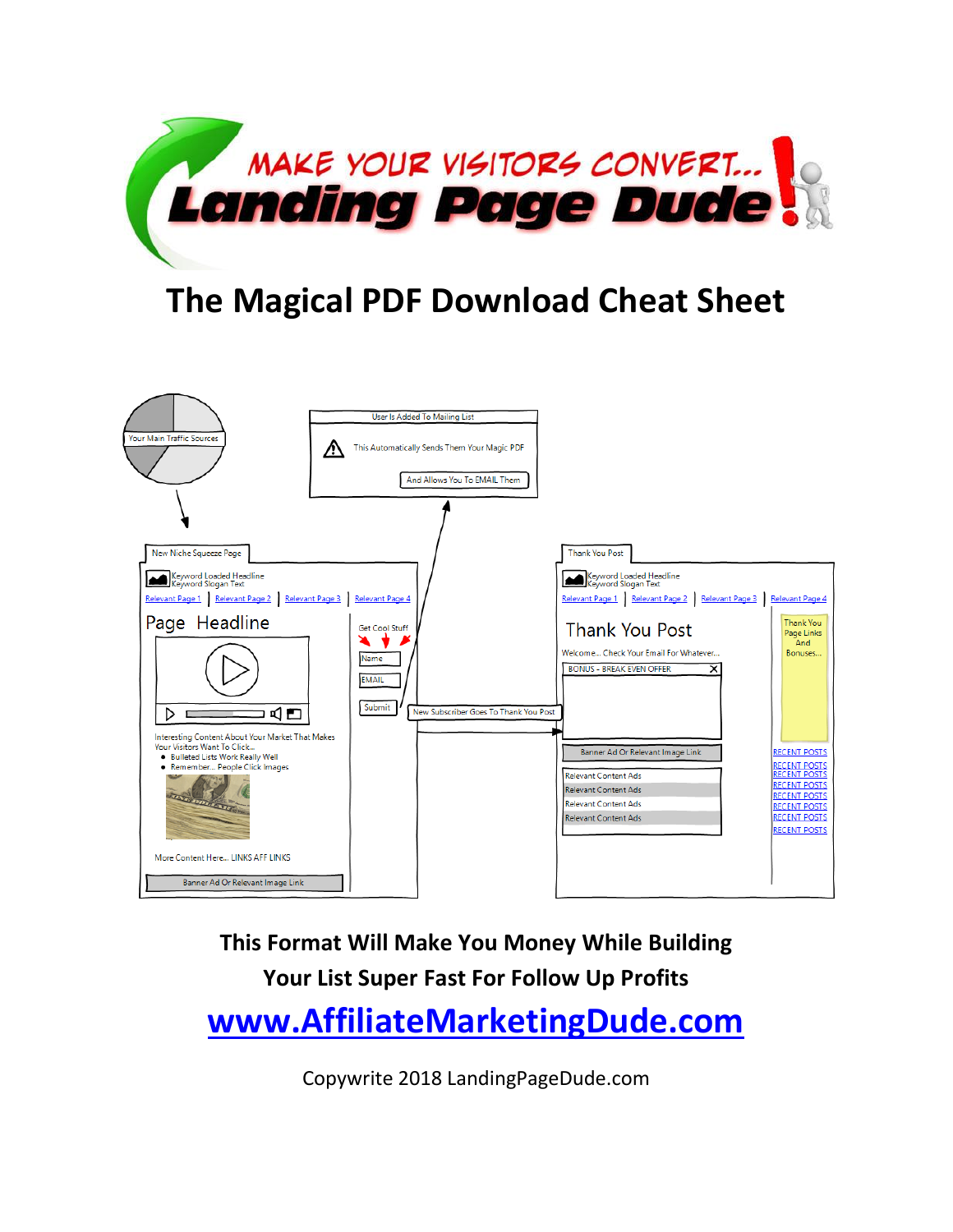

## **The Steps To Magic PDF Profits**

- **1. Choose A Niche Market That Has A Lot Of Relatively Inexpensive Traffic**
- **2. Create A Controversial Informative PDF Report [\(or use a](http://www.getwebsitecontent.com/)  [writing service\)](http://www.getwebsitecontent.com/)**
- **3. Edit Your PDF Download And Strategically Place Offers Throughout It**
- **4. Create A Super Simple Squeeze Page That Will Collect Leads And Deliver Your Report**
- **5. Create A Thank You Page With Your Best Low Hanging Fruit Affiliate Offer**
- **6. Run Some Ads… Build A List Really Fast.**
- **7. Follow Up With Your Subscribers And Make Some Profits :0)**

**[www.AffiliateMarketingDude.com](http://www.affiliatemarketingdude.com/)**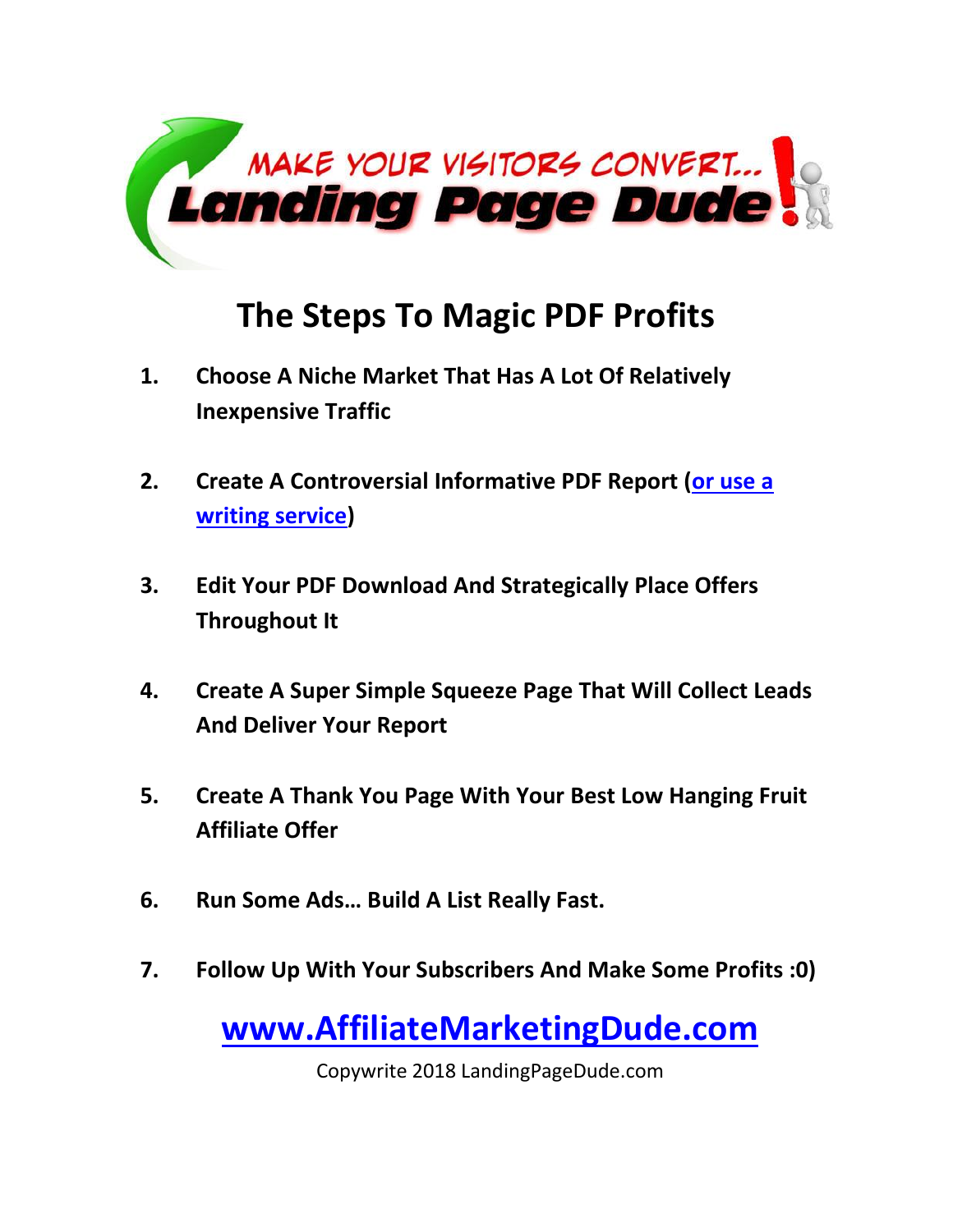

### **Choose A Niche Market**

Selecting the right niche is a HUGE hang up for many would be marketers. This is where info overload and decision making collide and cause people to never really get started. [Or get a niche from marcus here.](http://www.highticketniches.com/)

Here is how to cut past info overload and lack of confidence in selecting a niche:

#### **Think Outside The Box… Use The Issues**

What this means is that you need to FOCUS on the issues rather than just going for the broad obvious keywords. [\(check out marcus trigger word video\)](http://blogprofitnetwork.com/?p=1244)

For example… instead of going for something like mortgage refinance…

| Keyword (by relevance)        | Avg.<br>monthly<br>J<br>searches<br> ? | Competition ? | <b>Suggested bid</b><br>$\overline{?}$ |
|-------------------------------|----------------------------------------|---------------|----------------------------------------|
| refinance mortgage            | 14,800<br>ĸ                            | High          | \$36.75                                |
| refinance mortgage rates      | ĸ<br>9,900                             | High          | \$24.32                                |
| mortgage refinance calculator | M<br>6,600                             | <b>High</b>   | \$8.33                                 |
| mortgage refinance rates      | Ľ<br>4,400                             | <b>High</b>   | \$22.79                                |

# **[www.AffiliateMarketingDude.com](http://www.affiliatemarketingdude.com/)**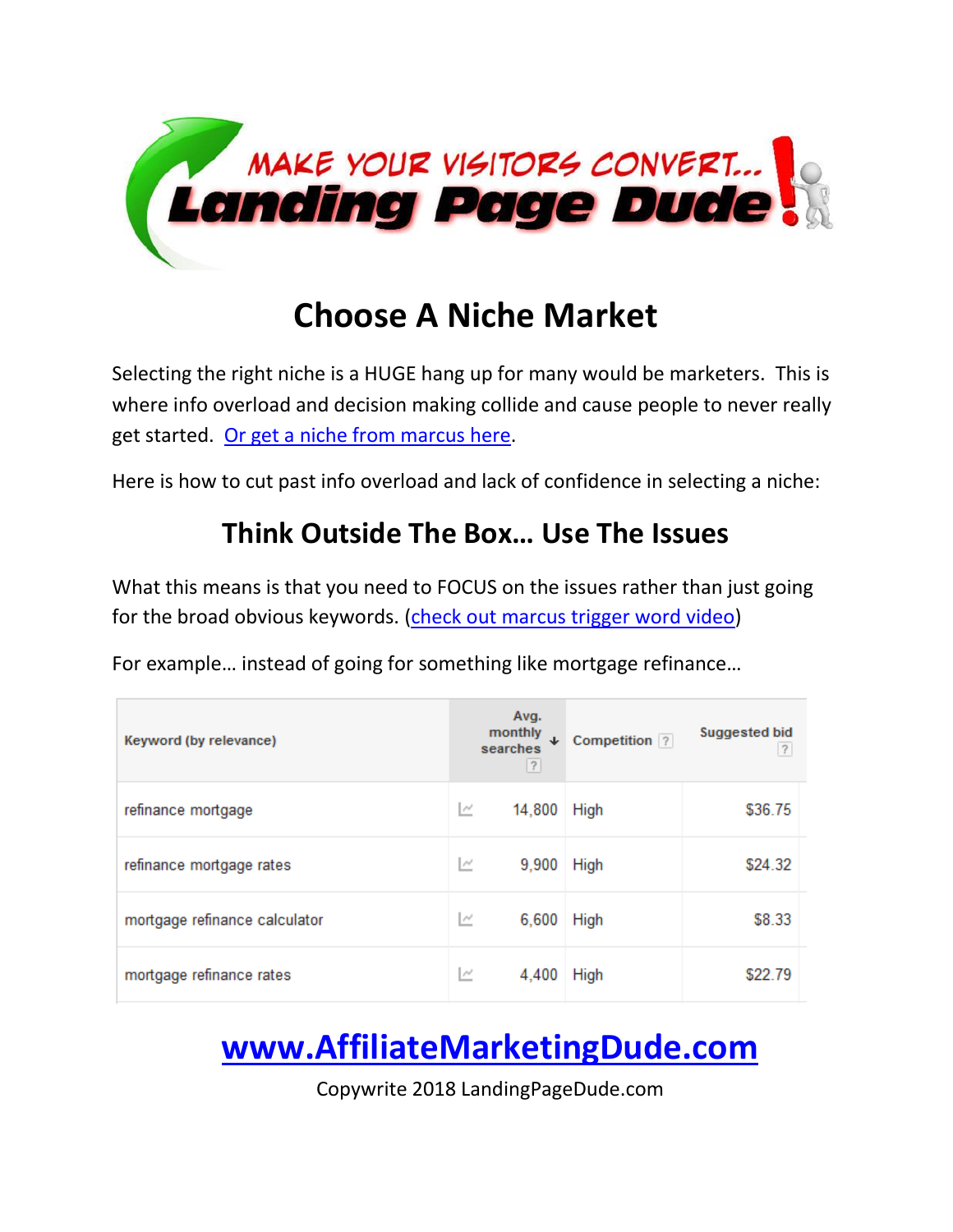

Which as you can see is very competitive and cost \$8 to \$36 per click...

Instead go for something like:

| <b>Search terms</b>                                                       | Avg. monthly<br>searches ?                     | Competition ? | <b>Suggested bid</b><br> ? | Ad impr.      | Add to plan   |
|---------------------------------------------------------------------------|------------------------------------------------|---------------|----------------------------|---------------|---------------|
| predatory lending                                                         | M<br>4.400                                     | Medium        | \$2.81                     |               | y)            |
|                                                                           | $\hat{~}$                                      |               |                            | $\rightarrow$ |               |
| 1-1 of 1 keywords $ \langle \cdot   \cdot \rangle  $<br>Show rows: $30 -$ |                                                |               |                            |               |               |
| Keyword (by relevance)                                                    | Avg.<br>monthly $\downarrow$<br>searches<br> ? | Competition ? | <b>Suggested bid</b><br> ? | Ad impr.      | Add to plan   |
| predatory lending definition                                              | $\overline{\phantom{a}}$<br>720                | Low           | \$1.90                     |               | $\mathcal{Y}$ |
| what is predatory lending                                                 | $\sim$                                         | 480 Low       | \$5.54                     |               | $\mathcal{Y}$ |
| predatory lending practices                                               | 320<br>M                                       | Low           | \$1.97                     |               | y)            |
| predatory lending laws                                                    | M<br>210                                       | Medium        | \$2.01                     |               | y)            |
| predatory mortgage lending                                                | P<br>210                                       | Medium        | \$1.84                     |               | »             |

Which is much less competitive… using this model is easy to make a PDF report to get people to opt in for more info… you can call it something like "Are You A Victim Of Predatory Lending" and get tons of cheap traffic.

## **[www.AffiliateMarketingDude.com](http://www.affiliatemarketingdude.com/)**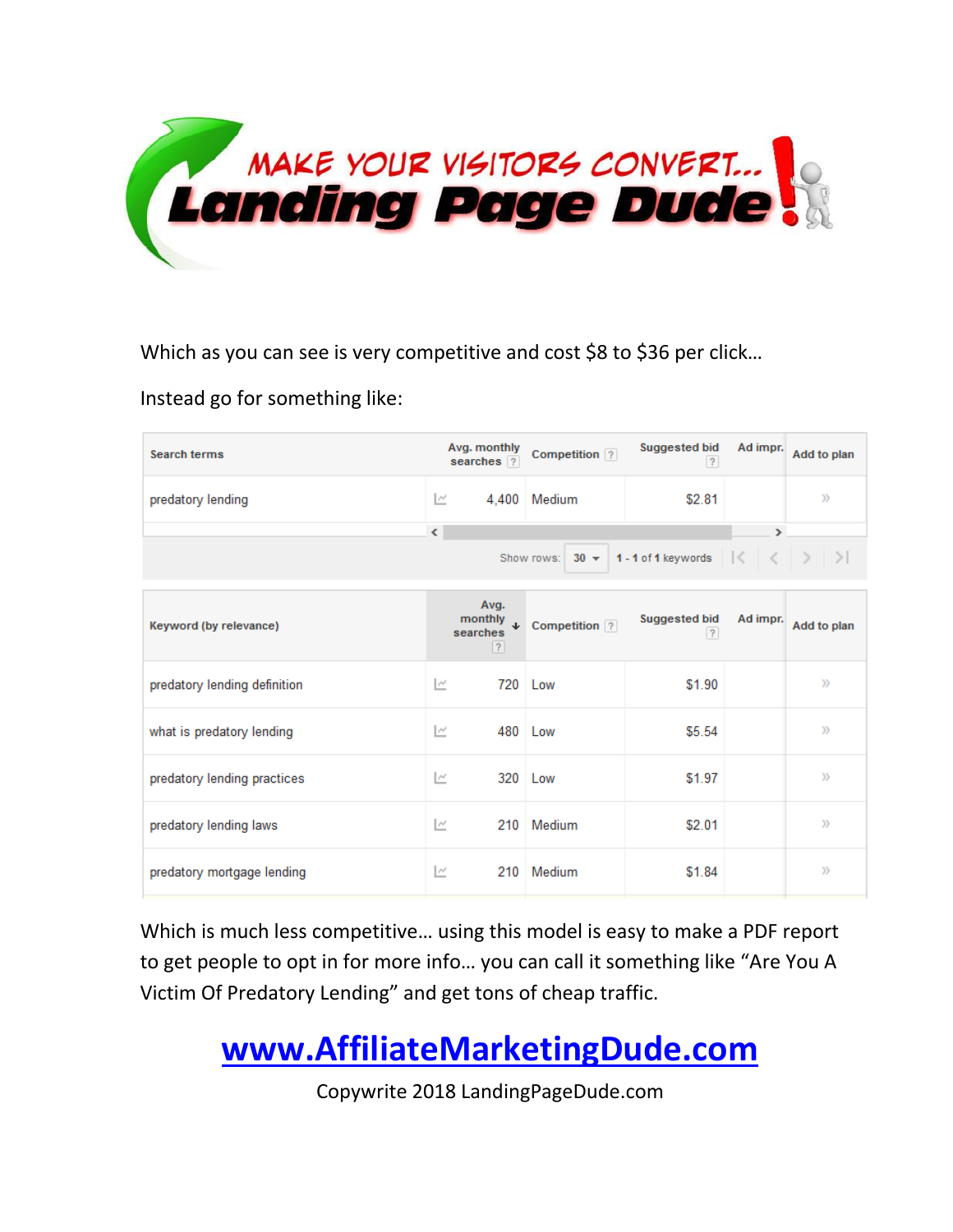

#### **Create A Controversial Informative PDF Report**

Now that you have your topic and an idea for a report… all you have to do is get some content created.

Remember 99% of your visitors just simply don't have the time to do the research or don't know what to research in the first place.

This is how you make yourself more valuable by learning these things, doing the homework and feeding them bite sized chunks.

You can also hire people to do this research for you and use their findings to make profits. [Check out this video for info on finding writers and researchers.](http://blogprofitnetwork.com/?p=1288)

Be sure to purpose this with style so people want to read it.

Instead of saying you can save 3% on your mortgage over a term of 10 years with an adjustable rate…

Say something like… Hidden Trick Northern California Truck Driver Used To Save \$1,231 per month… or something spicey like that. Remember you have to sell every step of the way…

- **Sell them on opting in to get the report**
- **Sell them on reading the report**
- **Sell them on clicking your links**
- **Sell… Sell… Sell…**

**[www.AffiliateMarketingDude.com](http://www.affiliatemarketingdude.com/)**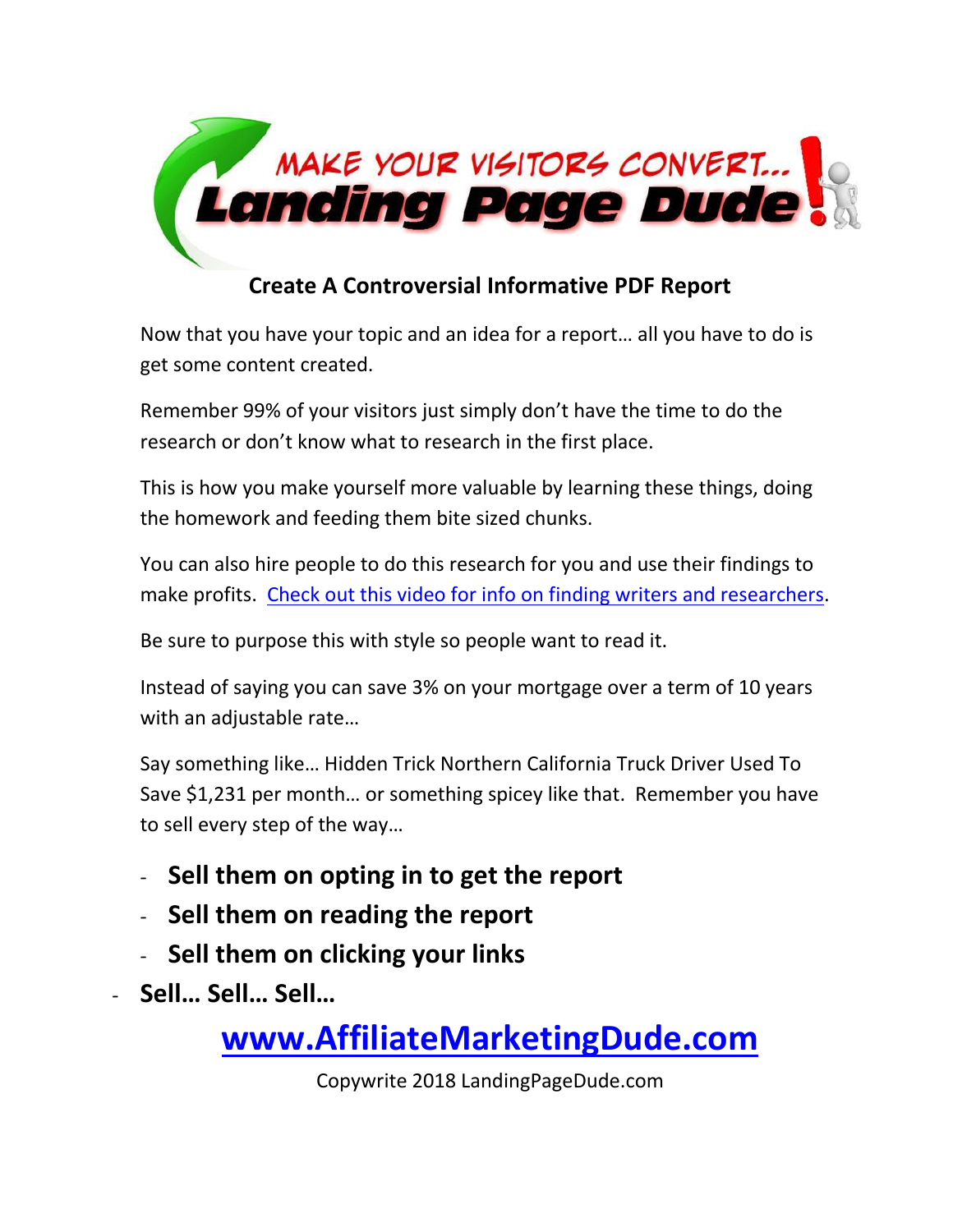

#### **Edit Your PDF Download And Strategically Place Offers Throughout It**

Your pdf has three major purposes…

- 1. Get people to join your mailing list.
- 2. Provide content to make your visitors like you.
- 3. Send your visitors to offers you presell them on.

So when you create your pdf…

If you say something like… one of the most common ways to save money on your mortgage is to refinance… then add a link to your refinance affiliate offer.

REMEMBER: instead of using a raw affiliate link in your PDF you want to use a url or redirect from your site… I like to use subdomains or folders:

Like www.mysite.com/folder or folder.mysite.com

This will save you from a big headache later if you need to switch links for any reason… which is pretty common

Make sure your offers make sense where they are… do not try to get someone to sign up for something they don't want and always give a reason for your reader to visit the offer so they can get the desired outcome.

Remember your pdf report is your propaganda to get them to read more of your stuff and go to the offers you want them to go to so you can get paid.

Example… **[go sign up at landingpagedude.com](http://www.landingpagedude.com/)** right now so I can show you how to do this process start to finish so you can profit online fast.

#### **[www.AffiliateMarketingDude.com](http://www.affiliatemarketingdude.com/)**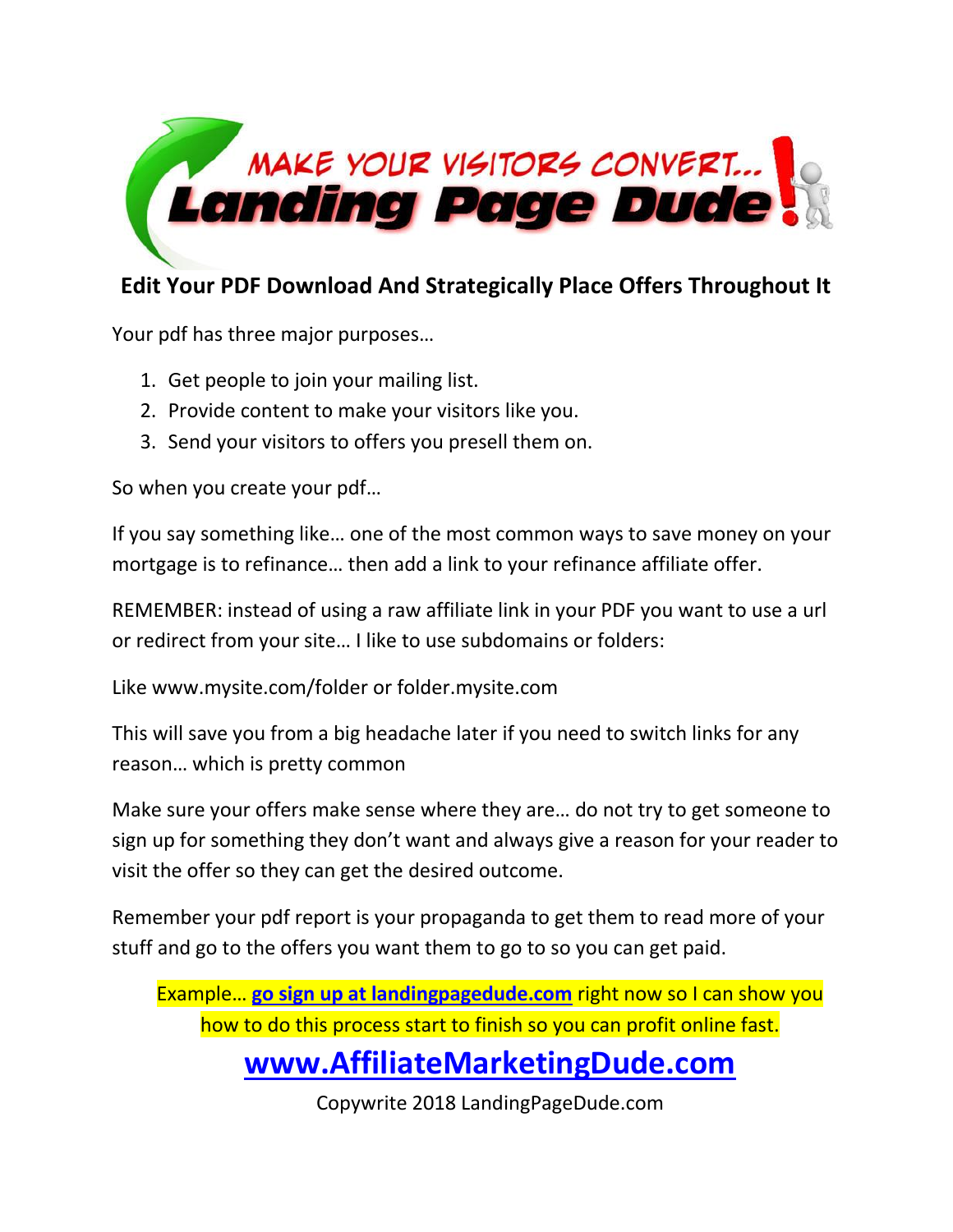

#### **Create A Super Simple Squeeze Page**

A squeeze page is a page designed to build your mailing list. It does this by offering a "bribe" to your visitors… the better the bribe and the more it fits your market… the better your conversions will be…

#### wordpress opt in plugin



**Download Your Free Squeeze Blogs Plugin Here** 



List For Videos, Tips, And Webinars...

| Enter your name     |  |
|---------------------|--|
| Enter email address |  |

YES! Let Me In!

This is an example I use to get people to join my list in exchange for a free plugin.

Remember – your giveaway does not have to be something extravagant… it can be a list of links, a coupon code for a popular site, a download, a youtube video, pdf or whatever… just something the visitor does not have and really doesn't want to work to get. This is why Magic Pdf Reports work so well… they give the gift of information and people love information.

#### **[www.AffiliateMarketingDude.com](http://www.affiliatemarketingdude.com/)**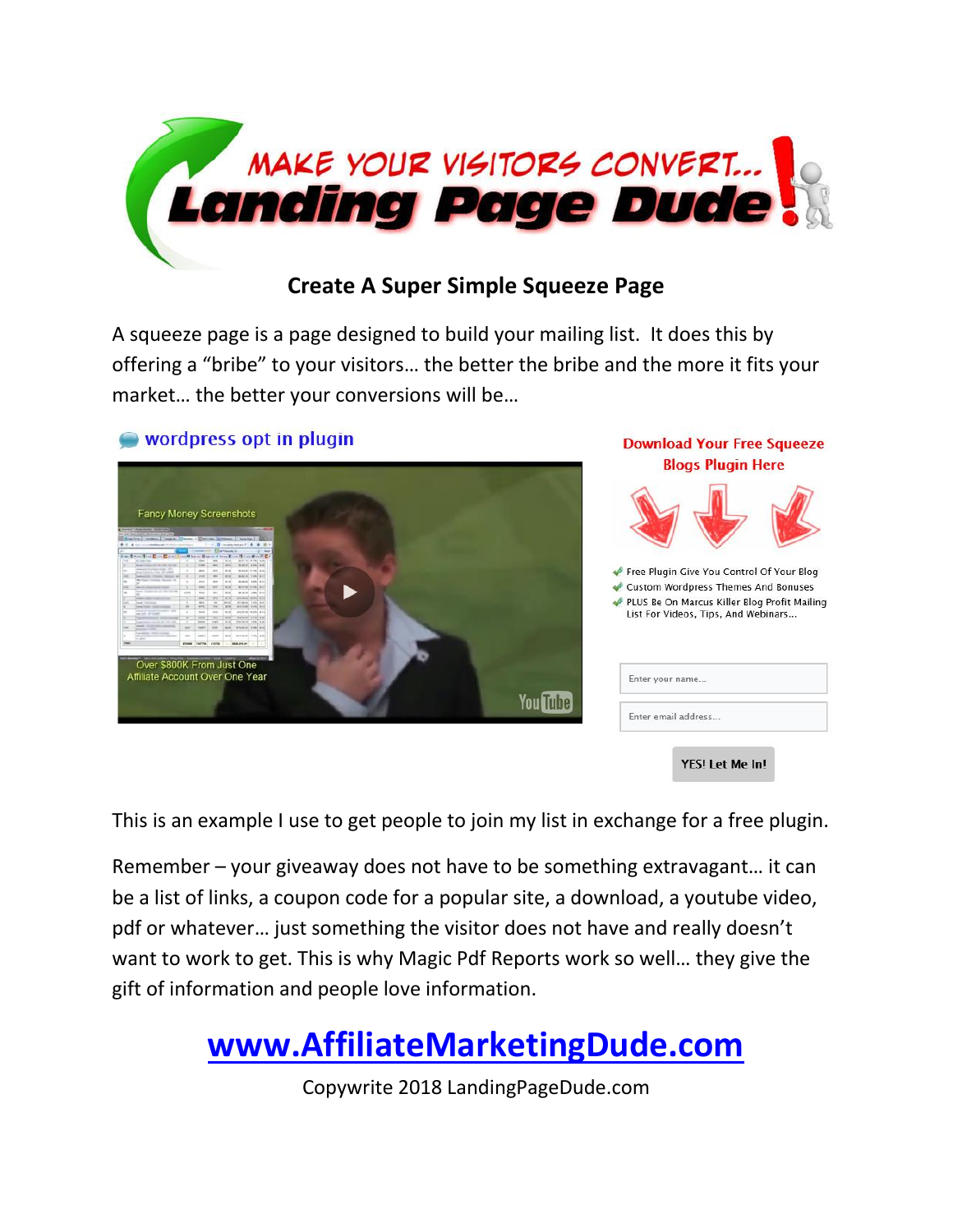

You can set this up using the free plugin at [affiliatemarketingdude.com](http://www.affiliatemarketingdude.com/) or just sign up at landingpagedude.com and get my pro templates… upgraded plugins and some other cool stuff including a video guide showing you how to set up everything in this report ;)

[Sign Up For Marcus' Killer Landing Page Class Right Now](http://www.landingpagedude.com/)

Just \$227 To Learn The Number One Skill Responsible For Making Me Over \$5.6 Million In Affiliate Commissions, Adsense, And Direct Product Sales...

# **Get Instant Access**

| Four Killer Landing Page Webinars                      | \$388                 |
|--------------------------------------------------------|-----------------------|
| Special Landing Page Plugins                           | \$197                 |
| Landing Page Graphics Pack                             | \$37                  |
| Plus A Free Landing Page Critique                      | \$127                 |
| <b>Total Value</b>                                     | \$749.00              |
| <b>ORDER INFORMATION</b><br><b>PRODUCT INFORMATION</b> | <b>INSTANT ACCESS</b> |

#### [Click Here To Sign Up Right Now](http://www.landingpagedude.com/) (Save Over \$500)

See how easy it is to pitch a great offer in a pdf report… you can be doing this in all your reports, downloads, and giveaways, WHILE you build a list.

## **[www.AffiliateMarketingDude.com](http://www.affiliatemarketingdude.com/)**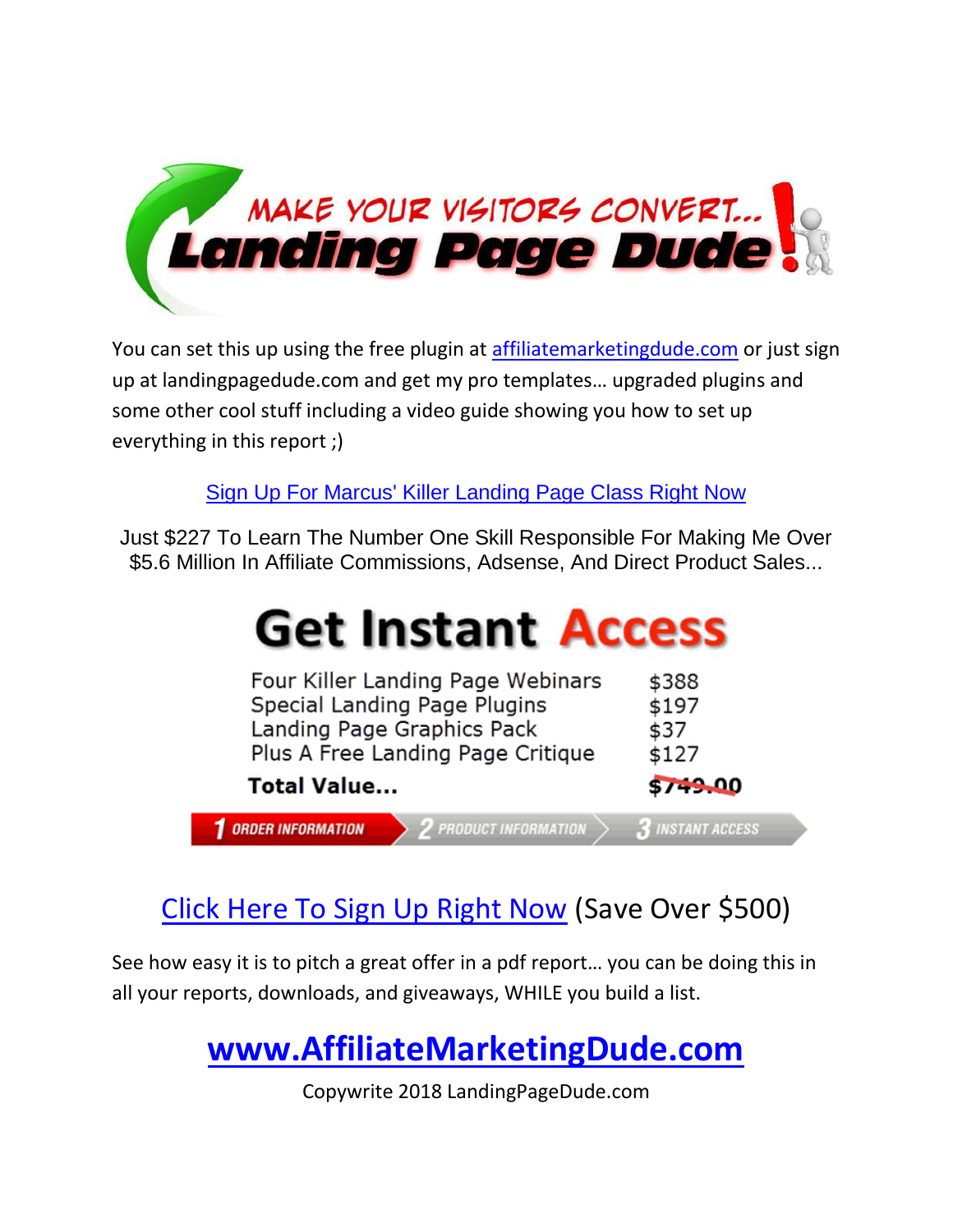

#### **Create A Thank You Page With Low Hanging Fruit Offer**

Now… it is time to set up one of the most important pages on your site… the high converting thank you page.

Remember… this is the page they go to directly after entering their name and email so they can get your giveaway (your pdf report or whatever.)

So… you already know they want the report… and now they took the time to give you their PRECIOUS email address  $\odot$  so they are primed and ready to take the next step…

And of course… our next step… we want some monies!!!

So… find the best offer that meets the needs of your visitor based on what the giveaway is.

EXAMPLE: if I was giving away a free pdf on Christmas recipes… I would then offer the free recipe toolbar that pays me \$3-4 per download.



**Click Here To Learn More** About These Types Of High **Converting CPA Offers** 

**[www.AffiliateMarketingDude.com](http://www.affiliatemarketingdude.com/)**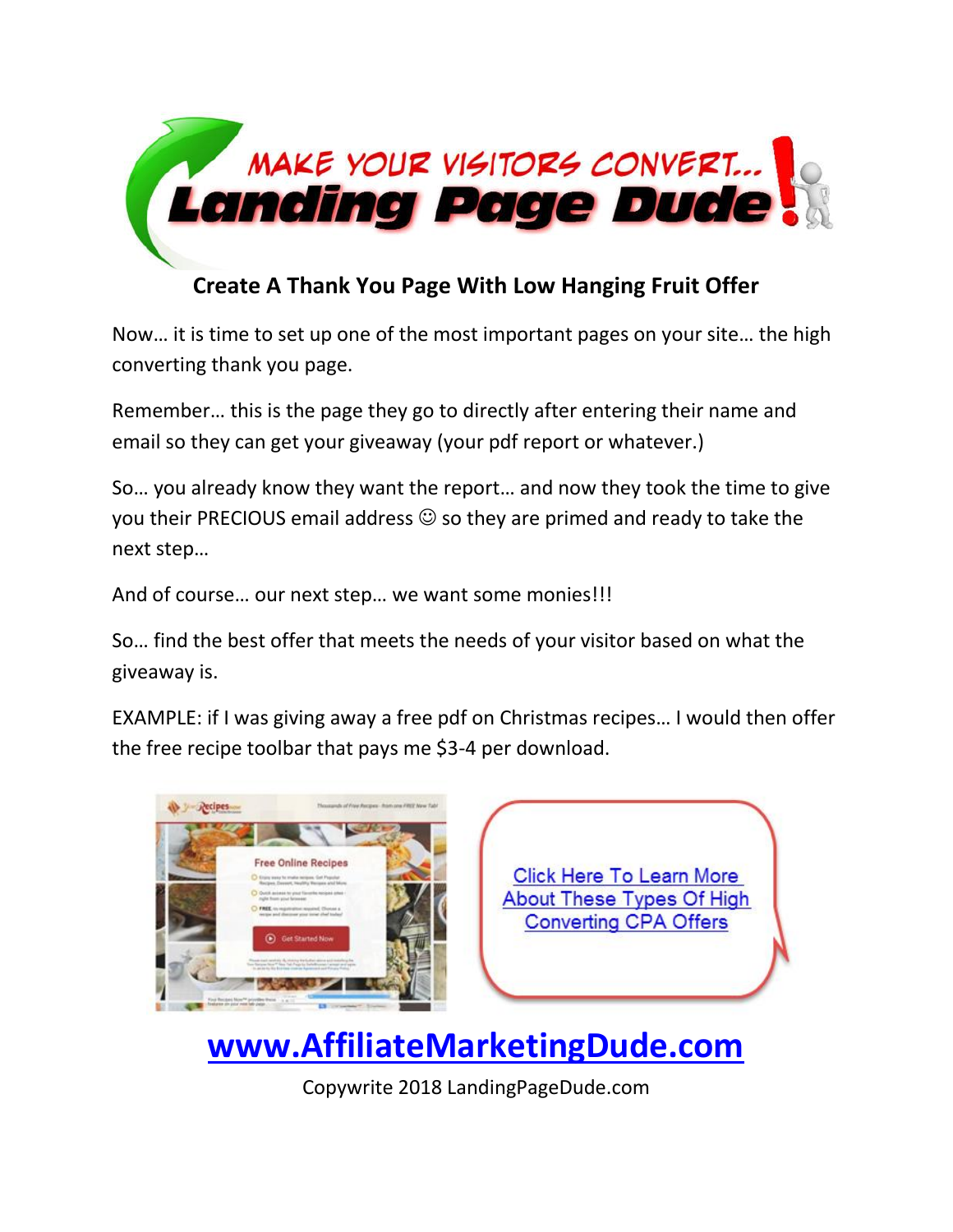

This will help you build your list free by backending your visitors into an offer before they go download your pdf… your pdf can be delivered in their email, or on the thank you page.

It's best to do this in email because it gives you another chance to get them to see offers on your site.

Here is how it looks…

- 1. Visitor comes to your site and sees offer for free PDF or download
- 2. Visitor enters name and email
- 3. Visitor goes to thank you page and sees your low hanging offer (hopefully signs up so you can get paid)
- 4. Visitor checks email… clicks link and goes back to your site with more offers… and a link to download the freebie.

At This Point Your New PDF Download Blog Should Have One Page And Three Posts… The Page Is The Squeeze Page And The Posts Are Thank You And Download…

| New Niche Squeeze Page                                                                                                                                                                 | <b>Thank You Post</b>                                                                                                                                                                                  | <b>Download Post</b>                                                                                                                                                                                                                                                                                                                                                                                                                                                                                           |
|----------------------------------------------------------------------------------------------------------------------------------------------------------------------------------------|--------------------------------------------------------------------------------------------------------------------------------------------------------------------------------------------------------|----------------------------------------------------------------------------------------------------------------------------------------------------------------------------------------------------------------------------------------------------------------------------------------------------------------------------------------------------------------------------------------------------------------------------------------------------------------------------------------------------------------|
| Keyword Loaded Headline<br>Relevant Page 1 Relevant Page 2 Relevant Page 3 Relevant Page 4<br>OPT IN PAGE<br><b>Get Cool Stuff</b><br>◥<br>▾▸<br>Name<br><b>EMAIL</b><br>Submit<br>๔⊩ฅ | Keyword Loaded Headline<br>Keyword Slogan Text<br>Relevant Page 1 Relevant Page 2 Relevant Page 3<br><b>Thank You Post</b><br>Welcome Check Your Email For Whatever<br><b>BONUS - BREAK EVEN OFFER</b> | Keyword Loaded Headline<br>Relevant Page 4<br>Relevant Page 1 Relevant Page 2 Relevant Page 3<br>Relevant Page 4<br><b>Thank You</b><br><b>Thank You</b><br><b>Get Pdf Post</b><br>Page Links<br>Page Links<br>And<br>And<br>Bonuses.<br>Click Here TO Download PDF<br>Bonuses<br><b>BONUS - BREAK EVEN OFFER</b><br>×<br><b>RECENT POSTS</b><br><b>RECENT POSTS</b><br><b>RECENT POSTS</b><br><b>RECENT POSTS</b><br><b>RECENT POSTS</b><br><b>RECENT POSTS</b><br><b>RECENT POSTS</b><br><b>RECENT POSTS</b> |

# **[www.AffiliateMarketingDude.com](http://www.affiliatemarketingdude.com/)**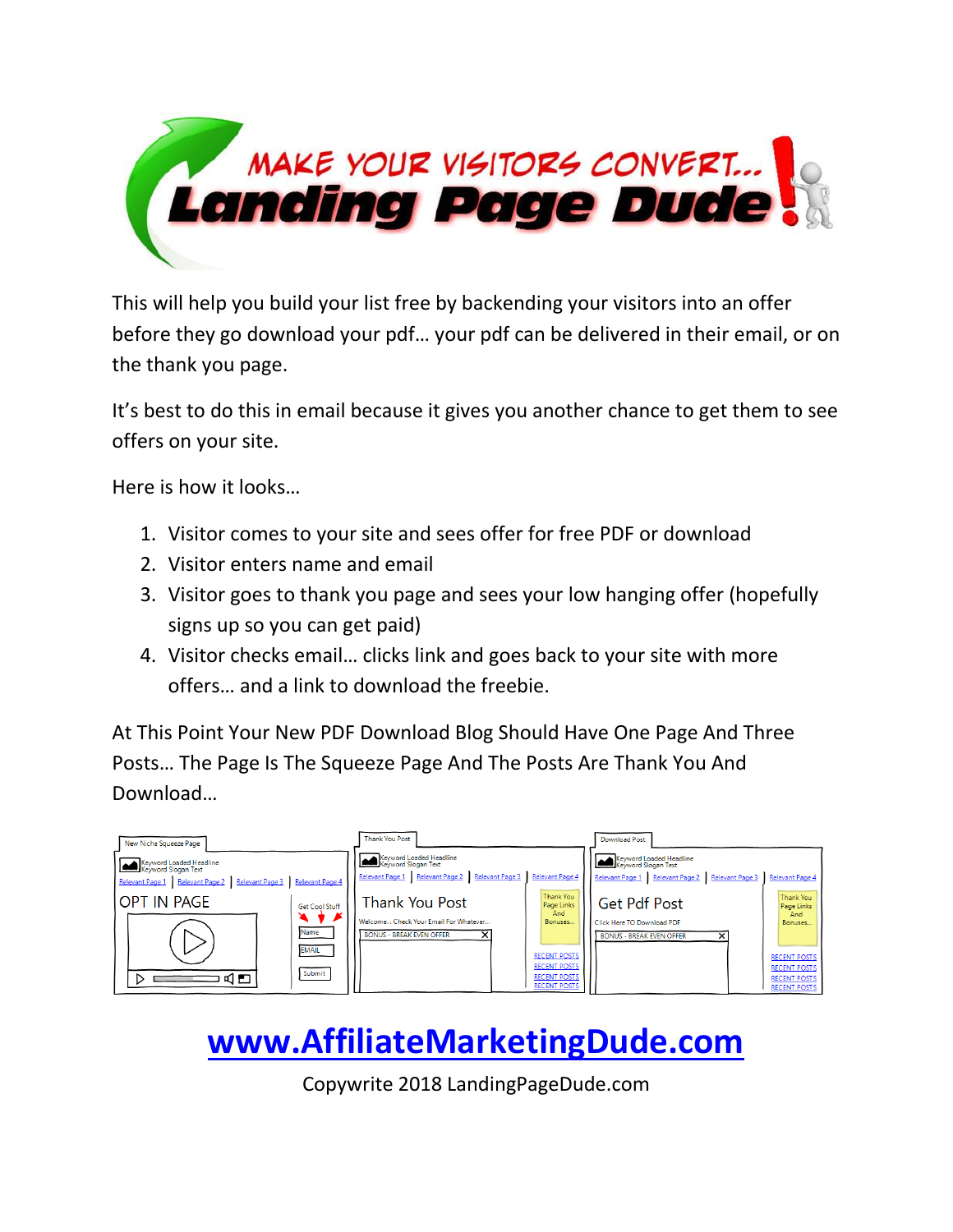

#### **Run Some Ads… Build A List Really Fast.**

Now, you can set up three other pages on your blog to add more content if you are running this on a ppc engine like google adwords or bing adCenter. This will help your quality score so you get cheaper clicks.

Or you can just run it on banner ads, solo ads, and content networks… these are a lot more lenient on your landing pages and much easier to get traffic with… however google and msn are pretty easy too they just like more content, so you can ad a few pages and be ready to roll pretty fast.

Next you will use the squeeze blogs plugin to your blog to capture your visitors to your autoresponder and have different sidebars on your pages and posts.

Once everything is set up and ready to go you can test.

When bidding on paid traffic or solo ads make sure that the numbers make sense.

The goal is to try to break even on the low hanging fruit offer.

For example… lets say I am paying 7 cents per click for chili recipes… and I get 100 visiors…

Out of those 100 visitors I want 30+ to opt in (join my mailing list) which means I am paying 21 cents or less per person.

### **[www.AffiliateMarketingDude.com](http://www.affiliatemarketingdude.com/)**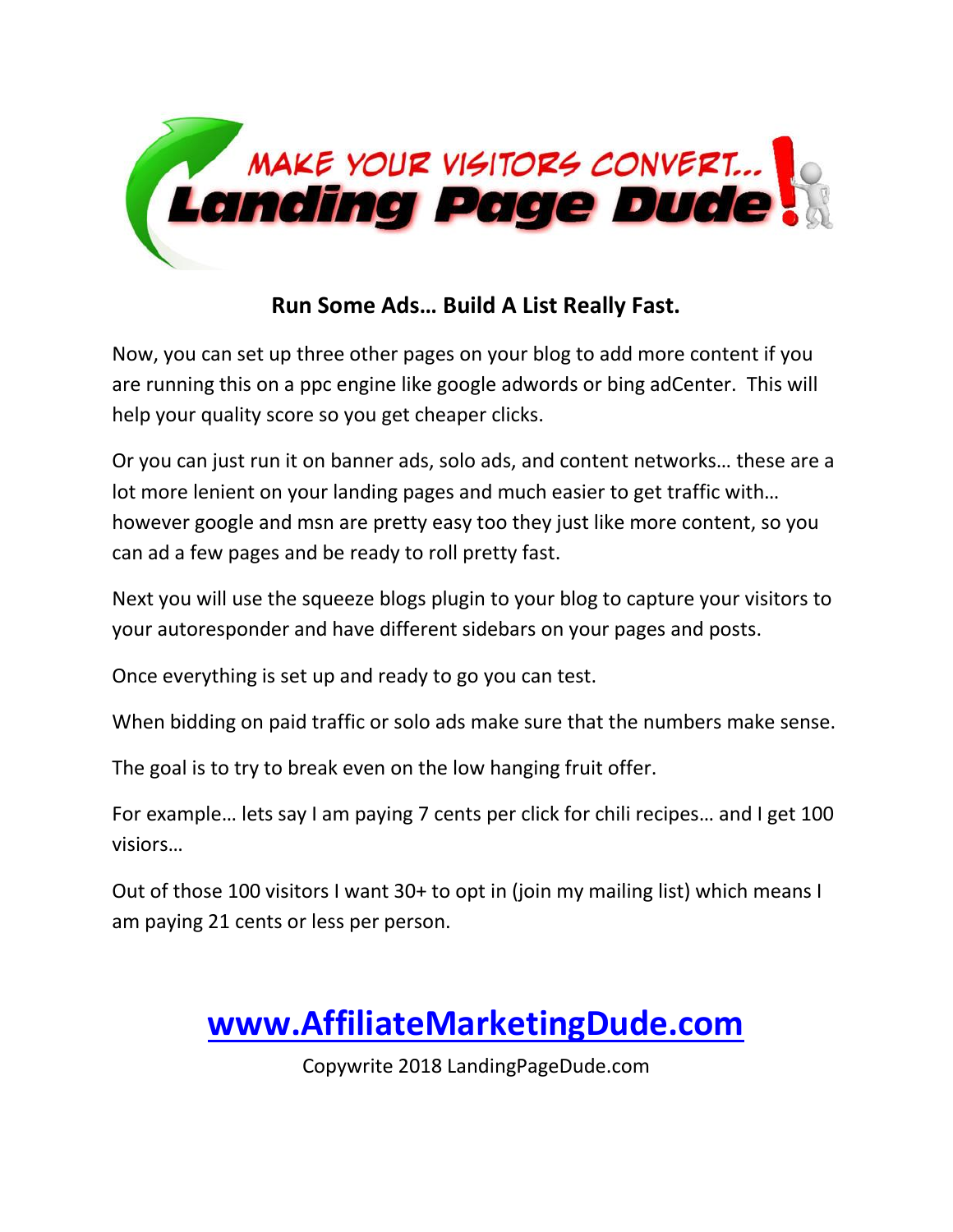

Since they are opting in – now I have 30+ people who go to my thank you post… REMEMBER on the thank you post I have the low fruit offer that pays me \$3.00 per download…

If 10% take the offer on the thank you post… that would mean I get 3 or more "conversions" which makes me \$9…

Since I only spent 7 cents per click my total spend is \$7.00 for the 100 clicks.

Which means… I got paid \$2 to build a mailing list of 30+ people!

Now I can test and tweak the opt page to get a better conversion, I can work on the thank you page to get a better conversion, and test other things as well.

If I can get an extra 10% to opt in… I make more money and get a bigger list.

If I can increase the conversion on my thank you post to 20% I can double the amount of money I make on the front end.

And this is all before I have even started using my mailing list to profit  $\odot$ 

So you can see how this all ads up really really fast.

### **[www.AffiliateMarketingDude.com](http://www.affiliatemarketingdude.com/)**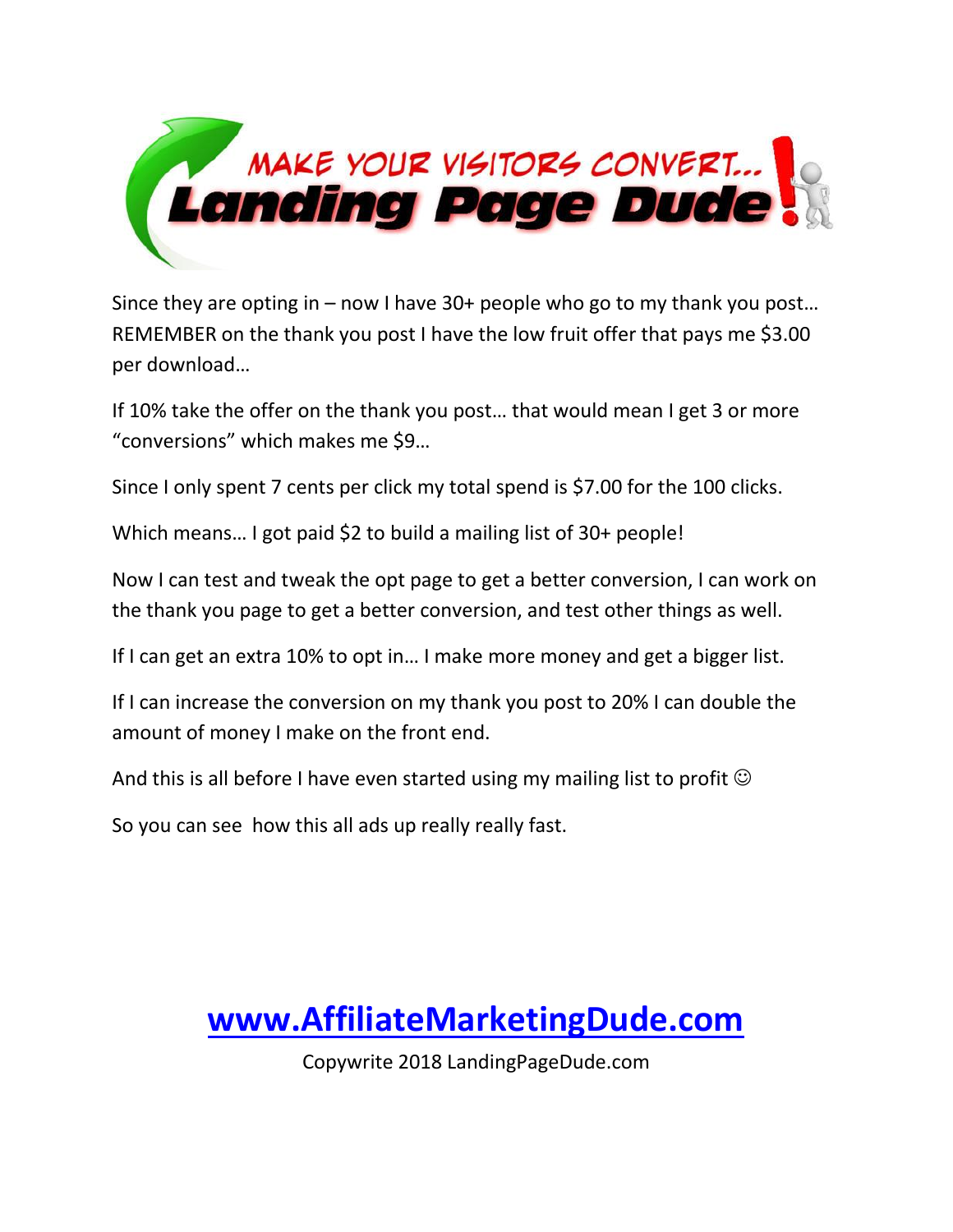

#### **Follow Up With Your Subscribers And Make Some Profits**

Now that you have everything set up and ready to go… all you have to do is follow up with your subscribers and send cool stuff and tips and offers to make a ton of profits. Remember the goal is to get paid back on the front end offer so anything else you make is gravy :0) This can be done in any niche…

If its recipes… you can send new recipes, cool offers for pots and pans, the toolbar, ect… just be cool about it and provide value… make people want to open your email…

If its how to blog… you can send them hosting tips, plugins, tools, ect…

You can also set up an automatic set of messages in your autoresponder to send periodically after someone joins your list…

|                | software download link and registr<br>Send a test Delete Copy to Drafts Settings         | 63 | Send immediately                           | 1.5<br>spam score | 60%<br>opened   |
|----------------|------------------------------------------------------------------------------------------|----|--------------------------------------------|-------------------|-----------------|
| $\overline{2}$ | {!name}, your blog videos are ready<br>Send a test   Delete   Copy to Drafts   Settings  | 63 | Send shortly after<br>the previous message | 1.5<br>spam score | 80%<br>opened   |
| 3              | [Blog Profit Network] a special mes<br>Send a test Delete Copy to Drafts Settings        | O  | Send 1 day after<br>the previous message   | 1.5<br>spam score | 42.9%<br>opened |
| 4              | [Blog Profit Network] get started he<br>Send a test   Delete   Copy to Drafts   Settings | 63 | Send 1 day after<br>the previous message   | 1.6<br>spam score | 50%<br>opened   |

## **[www.AffiliateMarketingDude.com](http://www.affiliatemarketingdude.com/)**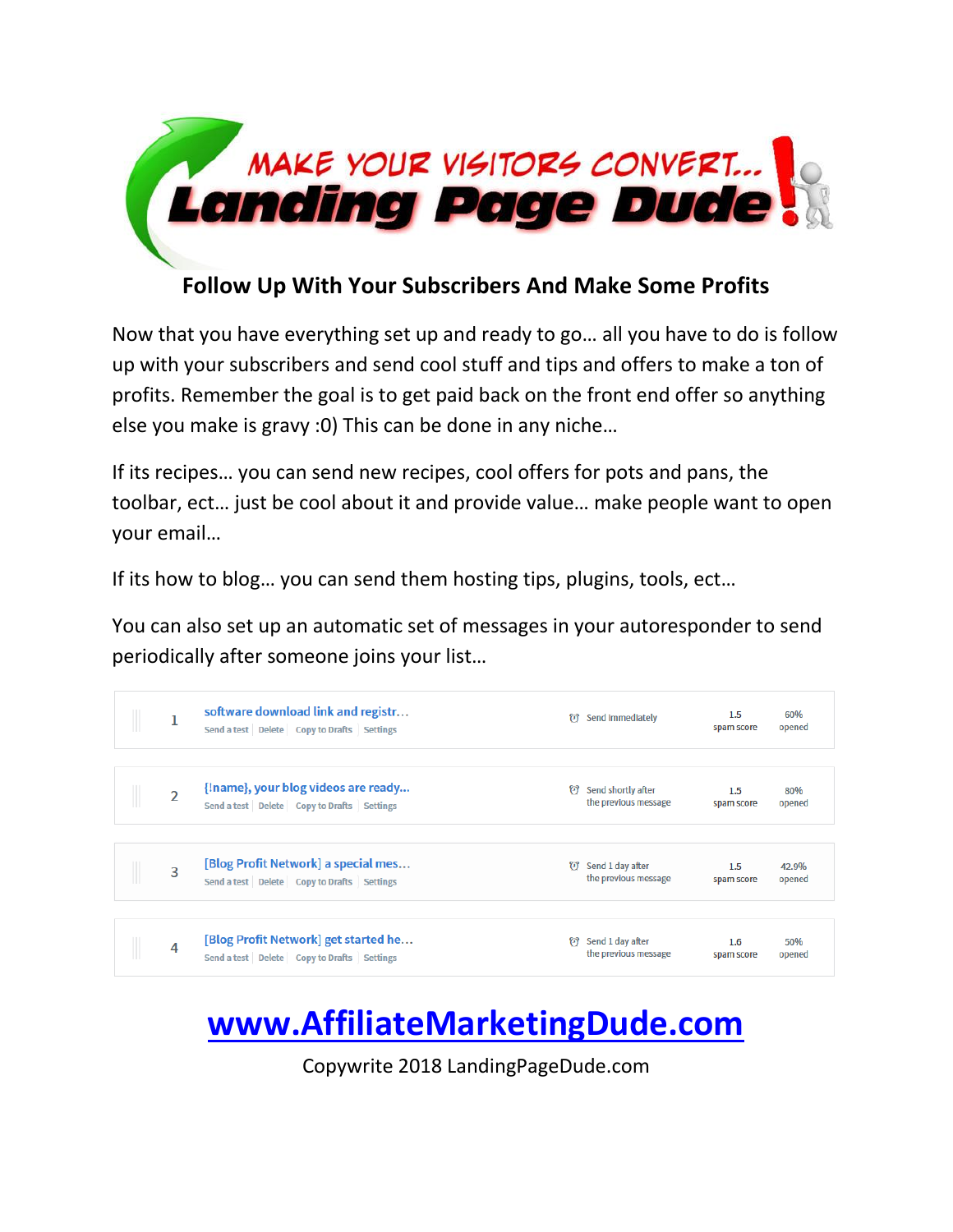

As you can see I can set one to go out instantly (used to send the promised PDF or giveaway) and I can send one day after, 10 days after, ect.

I can set up 52 messages and send one a week for a year… and this bad boy will bring people back to my site in droves… making me more and more money as I focus on conversions and helping people… super easy.

I can email them as often as I like (some people message up to three times per day) of course you run the risk of burnout and unsubscribes… so make sure you are giving value and don't message too much… a few times a week is ok depending on your market.

And… I can set up a broadcast message for a new offer, tool, promo, webinar, or whatever I want... **And That Is Pretty Much How You Make Money**  $\odot$ 

# **To Learn This In Detail Download My Full Course At [www.SimpleSitesBigProfits.com/download.php](http://www.simplesitesbigprofits.com/download.php)**

If You Want My To Help You Find A Good Niche To Set This Whole Thing Up On… [Get Simple Sites Big Profits](http://www.simplesitesbigprofits.com/download.php) And Request A "Starter Funnel" Idea… just mention this book and we will hook you up (\$97 Value)

## **[www.AffiliateMarketingDude.com](http://www.affiliatemarketingdude.com/)**